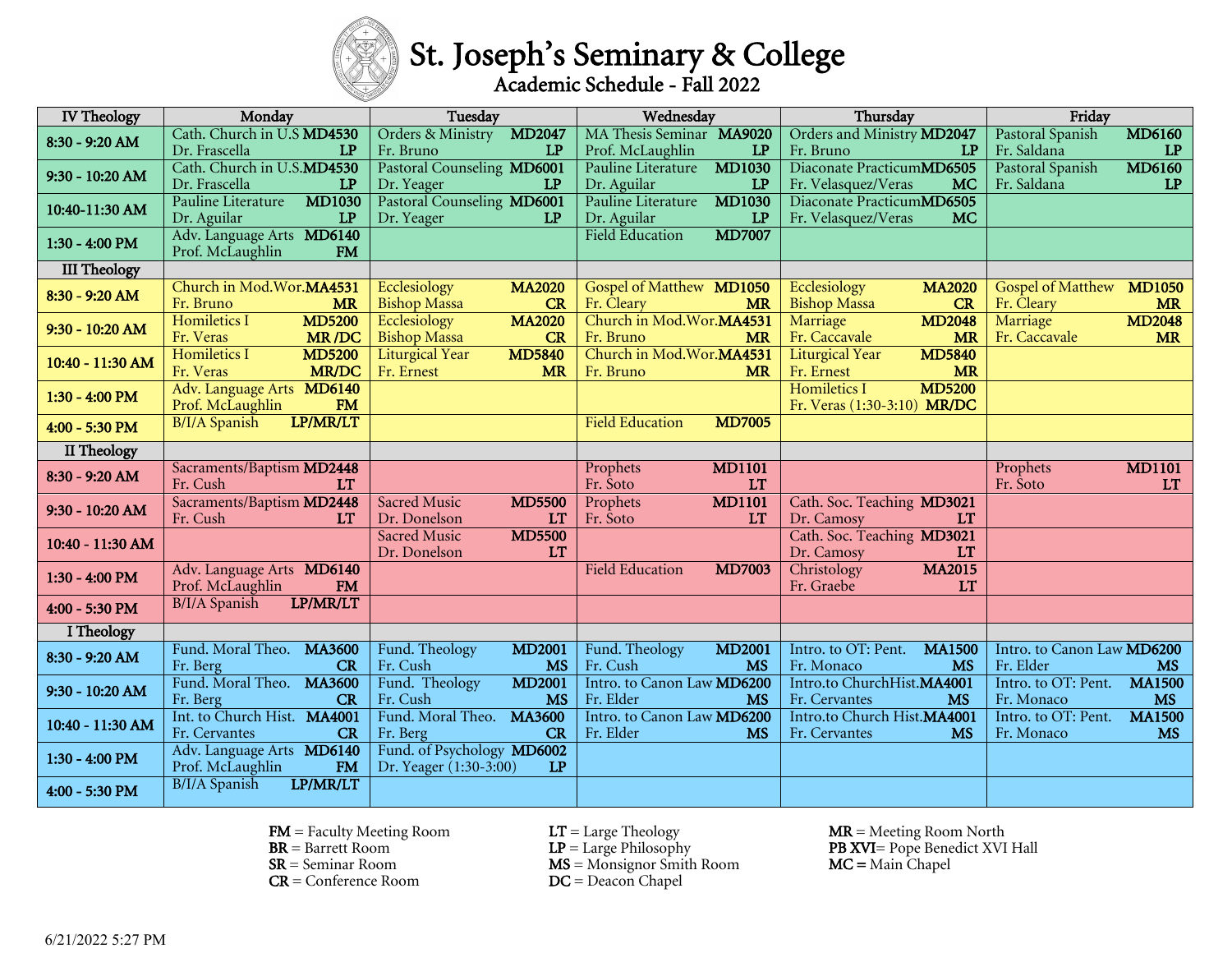## St. Joseph's Seminary & College

### Seminarian/MA Theology Evening Classes – Yonkers

| Monday     | 7:00-9:30 PM   | *NEW* | <b>MA2000</b> | Introduction to Theology (I)                  | Fr. O'Neill         | LP/ZOOM     |
|------------|----------------|-------|---------------|-----------------------------------------------|---------------------|-------------|
| Monday     | 7:00-9:30 PM   |       | MA2015        | Christology (II)                              | Fr. Vaillancourt    | MR/ZOOM     |
| Monday     | 7:00-9:30 PM   |       | MA3601        | Pastoral Issues in Cont. Moral Theology (III) | Fr. Caccavale       | LT/ZOOM     |
| Monday     | 7:00-9:30 PM   |       | MA6200        | Introduction to Canon Law (IV)                | Fr. Elder           | CR/ZOOM     |
| Monday     | 7:00-9:30 PM   |       | MA2432        | Life and Theology of St. John Henry Newman    | Fr. Smith           | SR/ZOOM     |
| Monday     | TBD            |       | <b>MA1220</b> | Hebrew I                                      | Fr. Monaco          | <b>SR</b>   |
| Tuesday    | 7:00-9:30 PM   | *NEW* | <b>MA1401</b> | Reading Biblical Stories as Theology          | Fr. Heasley         | LP/ZOOM     |
| Tuesday    | 7:00-9:30 PM   | *NEW* | MA2461        | Theology of Canonization                      | Msgr. Sarno         | LT/ZOOM     |
| Wednesday  | 7:00-9:30 PM   |       | <b>MA1550</b> | Introduction to the New Testament (II)        | Fr. Scannell        | LP/ZOOM     |
| Wednesday  | 7:00-9:30 PM   |       | <b>MA5800</b> | Introduction to Liturgy (IV)                  | Dr. Eschenauer      | CR/ZOOM     |
| Thursday   | 7:00-9:30 PM   |       | MA3030        | Mariology                                     | Fr. Guglielmi       | LT/ZOOM     |
| Thursday   | 7:00-9:30 PM   |       | <b>MA1064</b> | Latin I                                       | Prof. Bonagura      | SR/ZOOM     |
| <b>TBD</b> | TBD            |       | MA9010        | Masters Seminar in Research Methodology       | Prof. McLaughlin    | <b>TBD</b>  |
| TBD        | TBD            |       | MA9020        | Thesis Mentoring Seminar                      | Dr. Eschenauer      | <b>TBD</b>  |
| N/A        | N/A            |       | MA9000        | <b>Summative Requirement Comps</b>            | Dr. Eschenauer      | N/A         |
| N/A        | N/A            |       | MA9001        | <b>Summative Requirement Thesis</b>           | Dr. Eschenauer      | N/A         |
|            |                |       |               | MA Theology Classes - Huntington              |                     |             |
| Wednesday  | 7:00-9:30 PM   |       | <b>MA5800</b> | Introduction to Liturgy*                      | Dr. Eschenauer      | <b>ZOOM</b> |
| Saturday   | 8:30-11:30 AM  |       | <b>MA2000</b> | Introduction to Theology (I)                  | Fr. Saldaña         | 3/ZOOM      |
| Saturday   | 8:30-11:30 AM  |       | <b>MA1550</b> | Introduction to the New Testament (II)        | Prof. McLaughlin    | 1/ZOOM      |
| Saturday   | 8:30-11:30 AM  |       | MA6200        | Introduction to Canon Law (IV)                | Dcn. Rich           | 2/ZOOM      |
| Saturday   | $1:00-4:00$ PM |       | MA2015        | Christology (II)                              | Dr. Hoonhout        | 3/ZOOM      |
| Saturday   | 1:00-4:00 PM   |       | <b>MA5800</b> | Introduction to Liturgy (IV)                  | Dr. Eschenauer      | 1/ZOOM      |
| TBD        | TBD            |       | MA9010        | Masters Seminar in Research Methodology       | Prof. McLaughlin    | <b>TBD</b>  |
| N/A        | N/A            |       | <b>MA9000</b> | <b>Summative Requirement Comps</b>            | Dean Hammill-Cregan | N/A         |
| N/A        | N/A            |       | MA9001        | Summative Requirement Thesis                  | Dean Hammill-Cregan | N/A         |

<sup>6/21/2022 5:27</sup> PM \* Offered primarily via ZOOM, with 3 in-person sessions at Huntington.